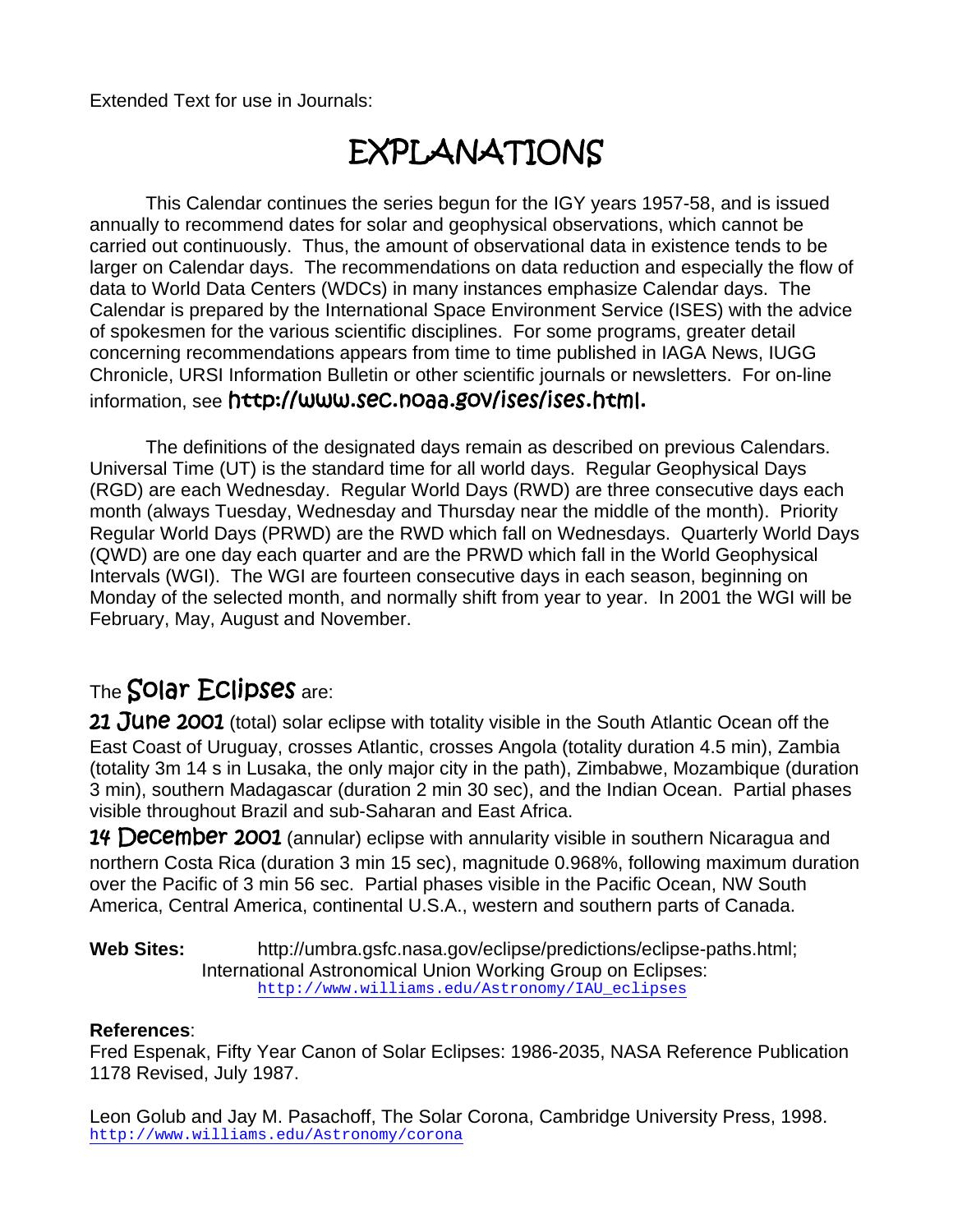Jay M. Pasachoff, Astronomy: From the Earth to the Universe, 5th ed., Saunders College Publishing, 1998. http://www.williams.edu/Astronomy/jay

> Provided by Jay M. Pasachoff Williams College, Williamstown, MA 01267, USA Chair, Working Group on Eclipses of the International Astronomical Union

Meteor Showers (selected by R. Hawkes, Mount Allison Univ, Canada,

rhawkes@mta.ca) include the most prominent regular showers. The dates for Northern Hemisphere meteor showers are: Jan 3 (Quadrantid); Apr 21-23 (Lyrid); May 4-6 (Eta-Aquarid); Jun 6-11 (Arietid, Zeta-Perseid); Jun 27-29 (Beta-Taurid); Aug 11-14 (Perseid); Oct 21-23 (Orionid); Nov 17-19 (Leonid); Dec 13-15 (Geminid); Dec 21-23, 2001 (Ursid); and Jan 3, 2002 (Quadrantid). The dates for Southern Hemisphere meteor showers are: May 4-6 (Eta-Aquarid); Jun 6-11 (Arietid, Zeta-Perseid); Jun 27-29 (Beta-Taurid); Jul 27-Aug 2 (S. Delta-Aquarid, Alpha-Aurigid); Oct 21-23 (Orionid); Nov 17-19 (Leonid); and Dec 13-15, 2001 (Geminid). The Leonid shower is projected to be strong in 2001. Peak activity is expected on November 18, 2001.

The occurrence of **UNUSUAI SOIAT OT GEOPHYSICAI CONDITIONS** is announced or

forecast by the ISES through various types of geophysical "Alerts" (which are widely distributed by telegram and radio broadcast on a current schedule). Stratospheric warmings (STRATWARM) are also designated. The meteorological telecommunications network coordinated by WMO carries these worldwide Alerts once daily soon after 0400 UT. For definitions of Alerts see ISES "Synoptic Codes for Solar and Geophysical Data", March 1990 and its amendments. Retrospective World Intervals are selected and announced by MONSEE and elsewhere to provide additional analyzed data for particular events studied in the ICSU Scientific Committee on Solar-Terrestrial Physics (SCOSTEP) programs.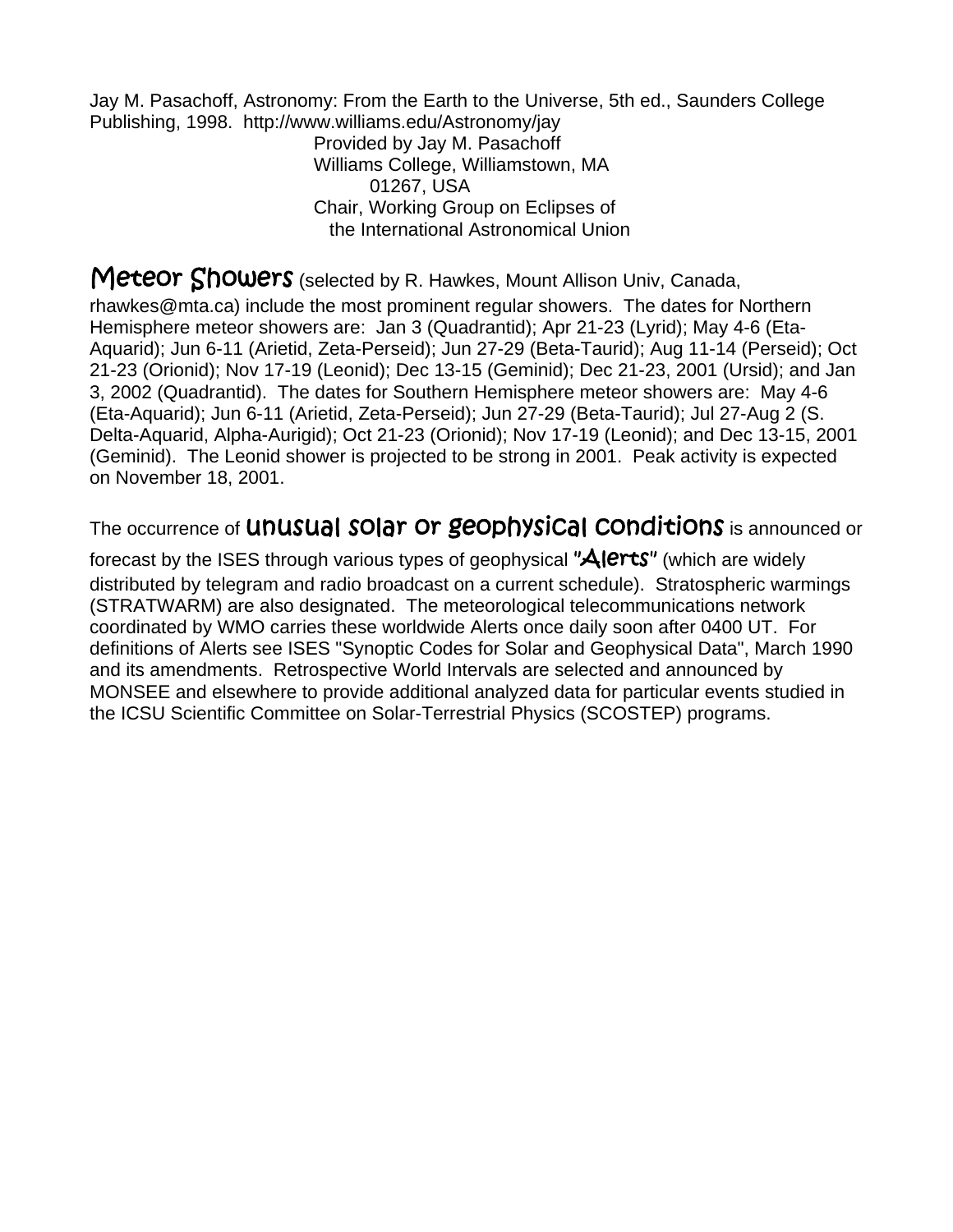## RECOMMENDED SCIENTIFIC PROGRAMS

# OPERATIONAL EDITION

(The following material was reviewed in 2000 by spokesmen of IAGA, WMO and URSI as suitable for coordinated geophysical programs in 2001.)

Airglow and Aurora Phenomena. Airglow and auroral observatories operate with their full capacity around the New Moon periods. However, for progress in understanding the mechanism of many phenomena, such as low latitude aurora, the coordinated use of all available techniques, optical and radio, from the ground and in space is required. Thus, for the airglow and aurora 7-day periods on the Calendar, ionosonde, incoherent scatter, special satellite or balloon observations, etc., are especially encouraged. Periods of approximately one weeks' duration centered on the New Moon are proposed for high resolution of ionospheric, auroral and magnetospheric observations at high latitudes during northern winter.

Atmospheric Electricity. Non-continuous measurements and data reduction for continuous measurements of atmospheric electric current density, field, conductivities, space charges, ion number densities, ionosphere potentials, condensation nuclei, etc.; both at ground as well as with radiosondes, aircraft, rockets; should be done with first priority on the RGD each Wednesday, beginning on 3 January 2001 at 0000 UT, 10 January at 0600 UT, 17 January at 1200 UT, 24 January at 1800 UT, etc. (beginning hour shifts six hours each week, but is always on Wednesday). Minimum program is at the same time on PRWD beginning with 24 January at 1800 UT. Data reduction for continuous measurements should be extended, if possible, to cover at least the full RGD including, in addition, at least 6 hours prior to indicated beginning time. Measurements prohibited by bad weather should be done 24 hours later. Results on sferics and ELF are wanted with first priority for the same hours, short-period measurements centered around the minutes 35-50 of the hours indicated. Priority Weeks are the weeks that contain a PRWD; minimum priority weeks are the ones with a QWD. The World Data Centre for Atmospheric Electricity, 7 Karbysheva, St. Petersburg 194018, USSR, is the collection point for data and information on measurements.

Geomagnetic Phenomena. It has always been a leading principle for geomagnetic observatories that operations should be as continuous as possible and the great majority of stations undertake the same program without regard to the Calendar.

Stations equipped for making magnetic observations, but which cannot carry out such observations and reductions on a continuous schedule are encouraged to carry out such work at least on RWD (and during times of MAGSTORM Alert).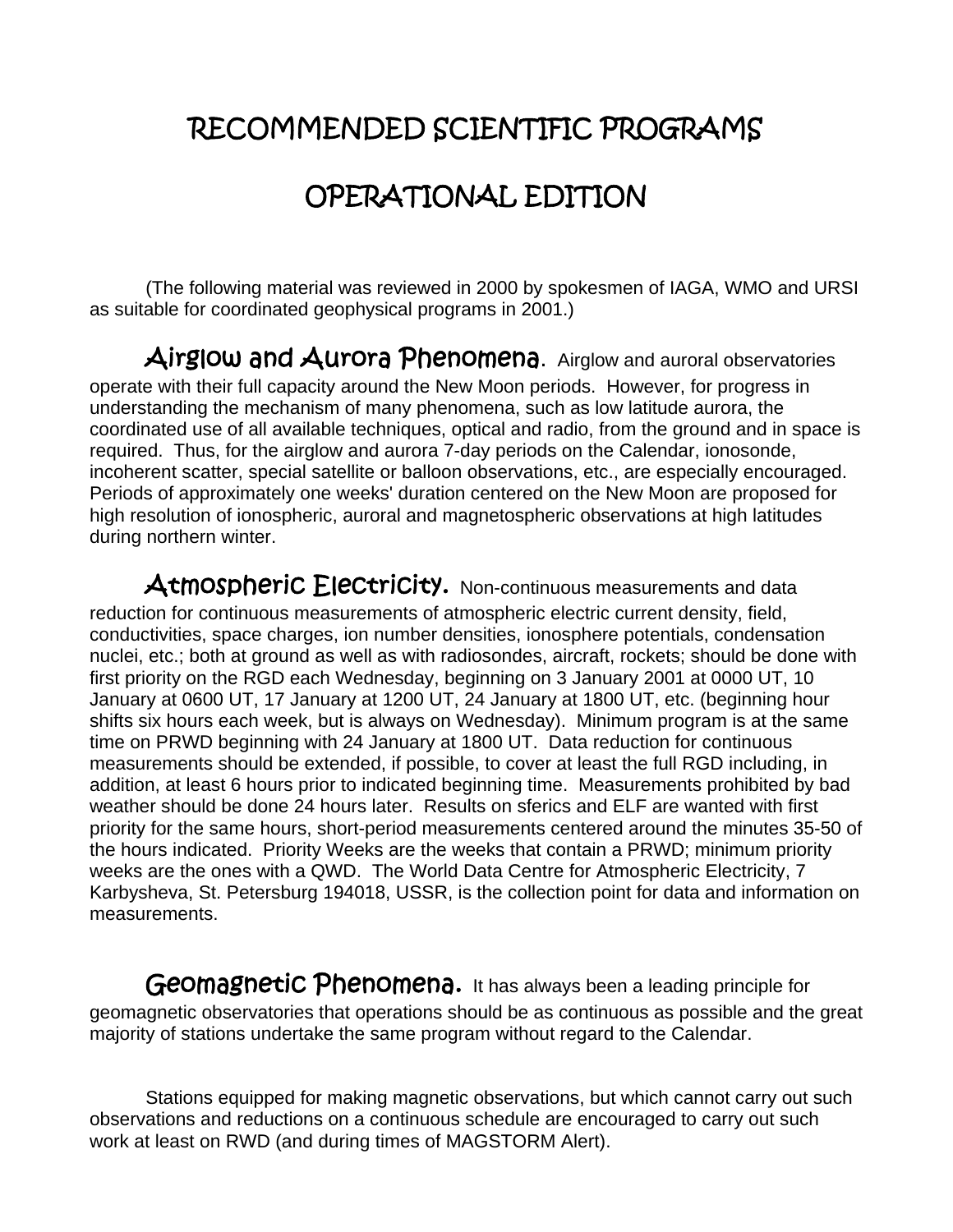**IONOSPheric Phenomena.** Special attention is continuing on particular events that cannot be forecast in advance with reasonable certainty. These will be identified by Retrospective World Intervals. The importance of obtaining full observational coverage is therefore stressed even if it is possible to analyze the detailed data only for the chosen events. In the case of vertical incidence sounding, the need to obtain quarter-hourly ionograms at as many stations as possible is particularly stressed and takes priority over recommendation (a) below when both are not practical.

### For the Vertical incidence (VI) sounding program, the summary

recommendations are:

(a) All stations should make soundings on the hour and every quarter hour;

(b) On RWDs, ionogram soundings should be made at least every quarter hour and preferably every five minutes or more frequently, particularly at high latitudes;

(c) All stations are encouraged to make f-plots on RWDs; f-plots should be made for high latitude stations, and for so-called "representative" stations at lower latitudes for all days (i.e., including RWDs and WGIs) (Continuous records of ionospheric parameters are acceptable in place of f-plots at temperate and low latitude stations);

(d) Copies of all ionogram scaled parameters, in digital form if possible, be sent to WDCs; (e) Stations in the eclipse zone and its conjugate area should take continuous observations on solar eclipse days and special observations on adjacent days. See also recommendations under Airglow and Aurora Phenomena.

#### For the **inCOherent sCatter obserVatiOn program**, every effort

should be made to obtain measurements at least on the Incoherent Scatter Coordinated Observation Days, and intensive series should be attempted whenever possible in WGIs, on Dark Moon Geophysical Days (DMGD) or the Airglow and Aurora Periods. The need for collateral VI observations with not more than quarter-hourly spacing at least during all observation periods is stressed.

Special programs include:

CLUSTER – Cluster satellite observations (H. Opgenoorth – opg@irfu.se);

 DATABASE -- Incoherent Scatter Database -- emphasis on broad latitudinal coverage of the F region (Anthony van Eyken - tony@eiscat.no);

 Hi-TRAC -- High Time Resolution Auroral Radar Convection (J. Holt – jmh@haystack.mit.edu);

 Joule Heating – two campaigns, at equinox and solstice (G. Crowley – crowley@picard.space.swri.edu);

LTCS -- Lower Thermosphere Coupling Study (C. Fesen - fesen@tides.utdallas.edu);

 POLITE -- Plasmaspheric Observations of Light Ions in the Topside Exosphere -- global coordinated measurements of topside light ions. Simultaneous optical observations of neutral hydrogen and helium are highly desirable where possible (Phillip Erickson pje@hyperion.haystack.edu);

 SPARC – brings together researchers in upper atmospheric and space physics from around the world, providing them a set of online collaboration tools and workspaces that link together scientific instruments, data, and models. (T. Killeen – tkilleen@umich.edu);

TIMED – Thermosphere Ionosphere Mesosphere Energetics Dynamics satellite (Joint observations with CEDAR -- J. Salah – jes@haystack.mit.edu);

WLS -- Wide-Latitude Substorm Dynamics (John Foster - jcf@hyperion.haystack.edu).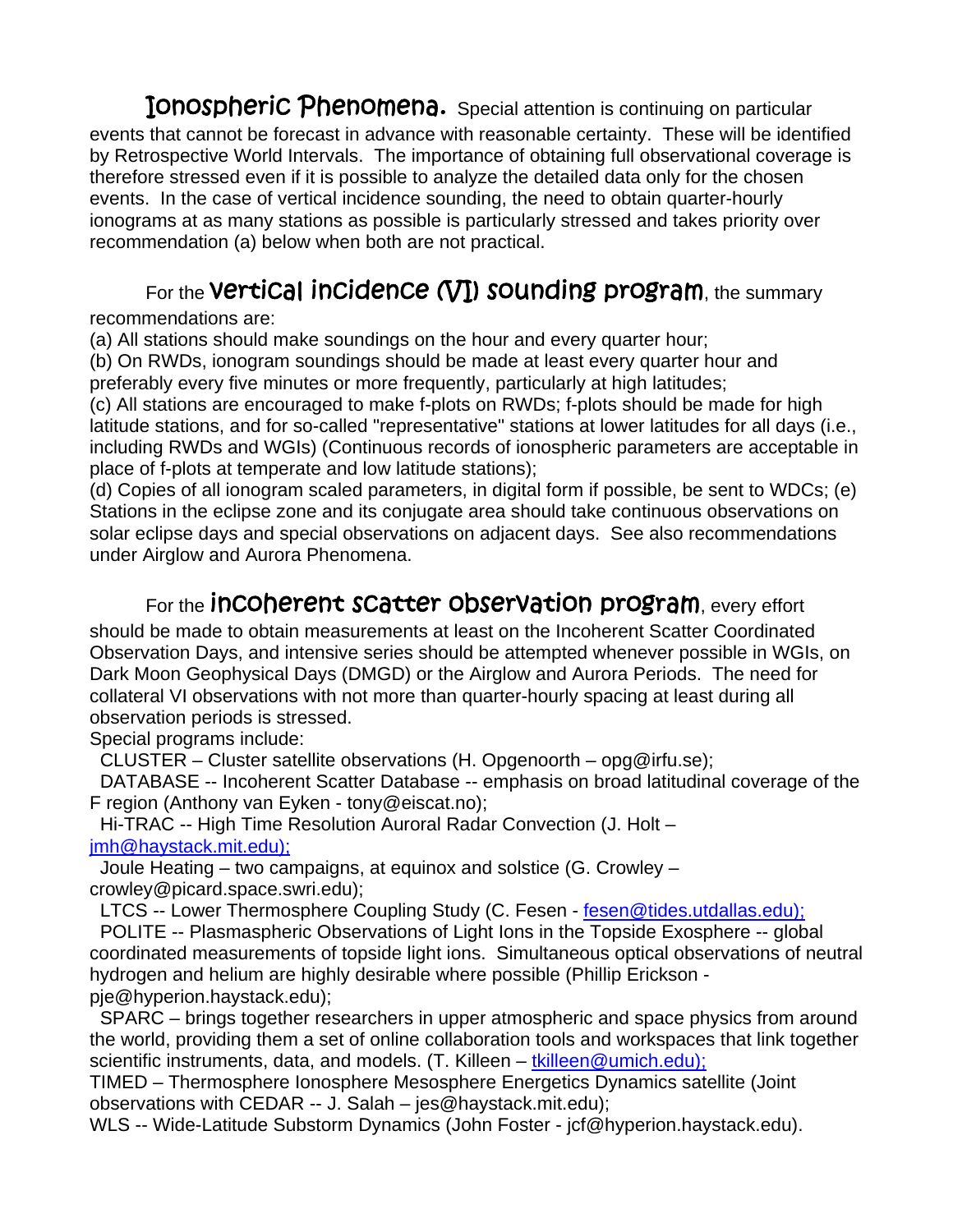Special programs: Dr. Anthony P. van Eyken, EISCAT Scientific Association, Ramfjordmoen, N-9027 Ramfjordbotn, Norway. Tel. +47 77692166; Fax +47 77692380; email: tony@eiscat.no; URSI Working Group G.5. See http://www.eiscat.uit.no/URSI\_ISWG for complete definitions.

For the ionospheric drift or wind measurement by the various radio techniques, observations are recommended to be concentrated on the weeks including RWDs.

For traveling ionosphere disturbances, propose special periods for coordinated measurements of gravity waves induced by magnetospheric activity, probably on selected PRWD and RWD.

For the ionospheric absorption program half-hourly observations are made at least on all RWDs and half-hourly tabulations sent to WDCs. Observations should be continuous on solar eclipse days for stations in eclipse zone and in its conjugate area. Special efforts should be made to obtain daily absorption measurements at temperate latitude stations during the period of Absorption Winter Anomaly, particularly on days of abnormally high or abnormally low absorption (approximately October-March, Northern Hemisphere; April-September, Southern Hemisphere).

For back-scatter and forward scatter programs, observations should be made and analyzed at least on all RWDs.

For synoptic observations of mesospheric (D region) electron densities, several groups have agreed on using the RGD for the hours around noon.

For ELF noise measurements involving the earth-ionosphere cavity resonances any special effort should be concentrated during the WGIs.

It is recommended that more intensive observations in all programs be considered on days of unusual meteor activity.

Meteorology. Particular efforts should be made to carry out an intensified program on the RGD -- each Wednesday, UT. A desirable goal would be the scheduling of meteorological rocketsondes, ozone sondes and radiometer sondes on these days, together with maximum-altitude rawinsonde ascents at both 0000 and 1200 UT.

During WGI and STRATWARM Alert Intervals, intensified programs are also desirable, preferably by the implementation of RGD-type programs (see above) on Mondays and Fridays, as well as on Wednesdays.

Global Atmosphere Watch (GAW) The World Meteorological Organizations (WMO) GAW integrates many monitoring and research activities involving measurement of atmospheric composition. Serves as an early warning system to detect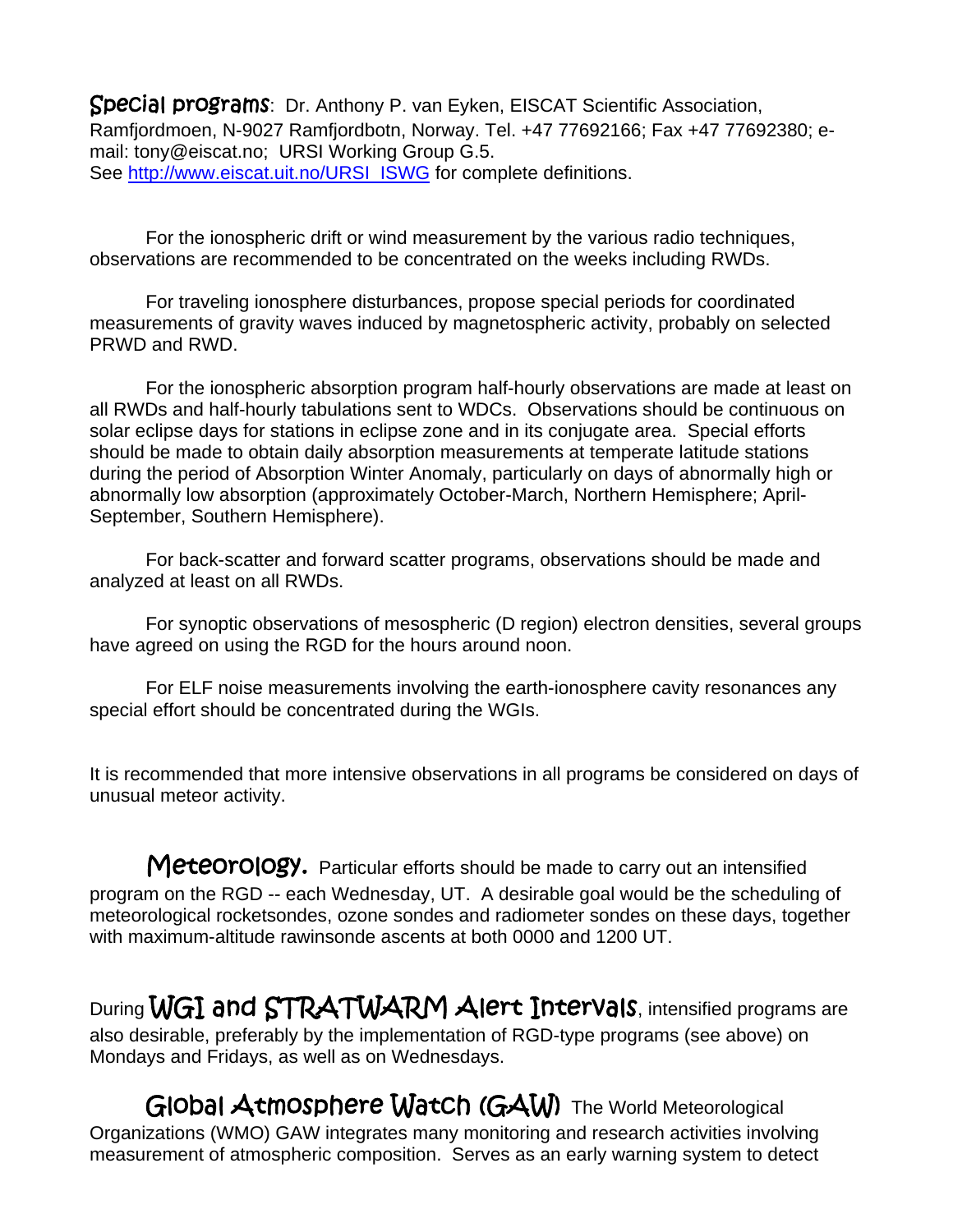further changes in atmospheric concentrations of greenhouse gases, changes in the ozone layer and in the long range transport of pollutants, including acidity and toxicity of rain as well as of atmospheric burden of aerosols (dirt and dust particles). Contact WMO, 7 bis avenue de la Paix, P.O. Box 2300, 1211 Geneva, Switzerland.

Solar Phenomena. Observatories making specialized studies of solar phenomena, particularly using new or complex techniques, such that continuous observation or reporting is impractical, are requested to make special efforts to provide to WDCs data for solar eclipse days, RWDs and during PROTON/FLARE ALERTS. The attention of those recording solar noise spectra, solar magnetic fields and doing specialized optical studies is particularly drawn to this recommendation.

ISCS (International Solar Cycle Studies). Program within the SCOSTEP (Scientific Committee on Solar-Terrestrial Physics): 1998-2002. Its focus is on observations and basic research directed toward understanding the underlying and resulting processes associated with the rising and maximum phase of a solar cycle. Contacts are S.T. Wu, Univ of Alabama, Huntsville Dept. Mech. Eng. & Ctr. for Space Plasma & Aeron. Res., Huntsville, AL 35899 USA, (205)895-6413, Fax (205)895-6328, wu@cspar.uah.edu, and V. Obridko, IZMIRAN, Solar Physics Department, 142092 Troitsk, Moscow, Russia, 095-344- 0926, Fax 095-334-0124, obridko@lars.izmiran.troitsk.su.

#### Solar Terrestrial Energy Program (STEP) Results, Applications, and Modeling Phase (RAMP) [S-RAMP]. Global coordinated groundbased and space-borne observations of space weather phenomena covering the entire space weather chain from the surface of the Sun to the effects on the near-Earth space and groundbased technological systems. Contacts: Dr. David Boteler (Boteler@Geolab.nrcan.gc.ca) and Dr. Phil Wilkinson, IPS Radio and Space Services, P.O. Box 1386, Haymarket, NSW 1240, Australia, +61 2 9213 8003, Fax +61 2 9213 8060 (Phil@ips.gov.au). See http://www.ngdc.noaa.gov/stp/SRAMP/sramp.html.

### Space Research, Interplanetary Phenomena, Cosmic Rays,

Aeronomy. Experimenters should take into account that observational effort in other disciplines tends to be intensified on the days marked on the Calendar, and schedule balloon and rocket experiments accordingly if there are no other geophysical reasons for choice. In particular it is desirable to make rocket measurements of ionospheric characteristics on the same day at as many locations as possible; where feasible, experimenters should endeavor to launch rockets to monitor at least normal conditions on the Quarterly World Days (QWD) or on RWDs, since these are also days when there will be maximum support from ground observations. Also, special efforts should be made to assure recording of telemetry on QWD and Airglow and Aurora Periods of experiments on satellites and of experiments on spacecraft in orbit around the Sun.